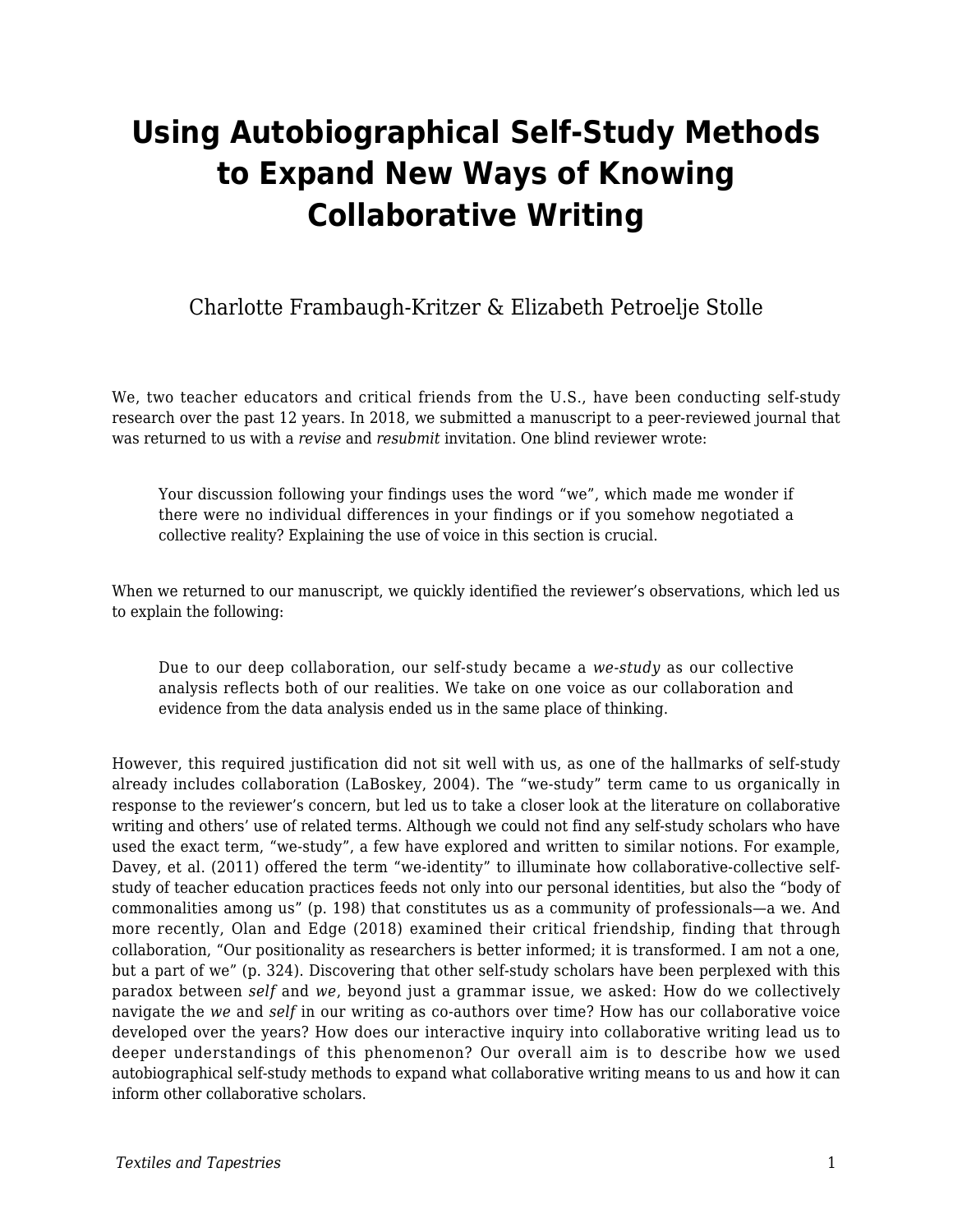### **Literature Review**

We recognize our study is already positioned in a robust line of inquiry that offers many definitions of collaborative writing and overlaps between various terms from multiple disciplines such as cooperative writing, co-authored scholarship, community of writers, and collaborative writing as a method of inquiry (Dale 1997; Day & Eodice, 2001; Ede & Lunsford 1990; Gale & Bowstead, 2013; Harris, 1992; Kent et al., 2017; Rogers & Horton, 1992; Wyatt et al., 2018).

With that, many nuances are discussed about collaborative writing, such as authors seeking to understand authorship order, disputes around fairness, and ethics of co-authoring (Albert & Wager, 2003; Smith & Williams-Jones, 2012). Additionally, scholars offer commentaries and philosophical insight to characterize different theories of how authors, texts, and meaning are co-constructed (Gale & Wyatt, 2017; Dale 1997; Ede & Lunsford 1990; Wyatt et al., 2018). Some even express the difficulty of collaboration given how it is "charged both cognitively and emotionally" (John-Steiner, 2006, p. 124).

We came to resonate with Harris' (1992) perspective on collaborative writing "as involving two or more writers working together to produce a joint product . . . Each may take responsibility for a portion of the final text, [but must take] some sort of collective responsibility for the final product" (p. 369). We appreciated the idea of "collective responsibility" as this indicated to us joint accountability of thoughts and words expressed. Storch (2019) builds on this saying collaborative writing is an activity that requires the co-authors to be involved in all stages of the writing process, sharing the responsibility for and the ownership of the entire text produced. Building on that, we looked to Gale and Bowstead (2013) who used collaborative writing as a method of inquiry where they could engage in exploratory thinking and nurture new and developing ideas.

Although we found a substantial number of studies that focus on understanding collaborative writing as a topic (Day & Eodice, 2001), we agree with Yancy and Spooner (1998) that just because individuals compose together, "we still seem to know precious little about how this joint composing is being managed, about the processes that goes into collaborative writing" (p.46). Although this was stated over 20 years ago, few studies exist, even today, addressing this particular area. Some seminal pieces from Davey et al. (2010, 2011) and Cetar et al. (2012) have broken ground in the self-study field, offering insight into the trust needed in working as multiple authors. Additionally, Davey et al. (2011) share a *continuum of collaboration in self-study* that identifies the various forms of collaboration. This continuum stands to illustrate and unpack the dynamic and complex interactions within collaborative inquiries. Our current self-study, and previous self-studies, seem to be examples of "co-formative collaboration" (p. 71). Our inquiry topics have always been common and collectively determined, yet we consistently used writing as a method of inquiry to explore understandings, similar to Gale and Bowstead (2013). For this particular study, we looked to examine our 12-year body of work as co-authors. Given the lack of research on the intersection of self-study and collaborative co-authorship, this study seeks to fill this gap.

### **Theoretical Perspectives**

To engage in this work, we looked to both liminality and the rhizomatic theory for perspectives that we acknowledge have some similarities, yet nuanced differences. Liminality, derived from the Latin term *limen*, means threshold. Van Gennep (1909) describes thresholds as phases individuals go through in rites of passage—the act of becoming. The *preliminal* stage involves a metaphorical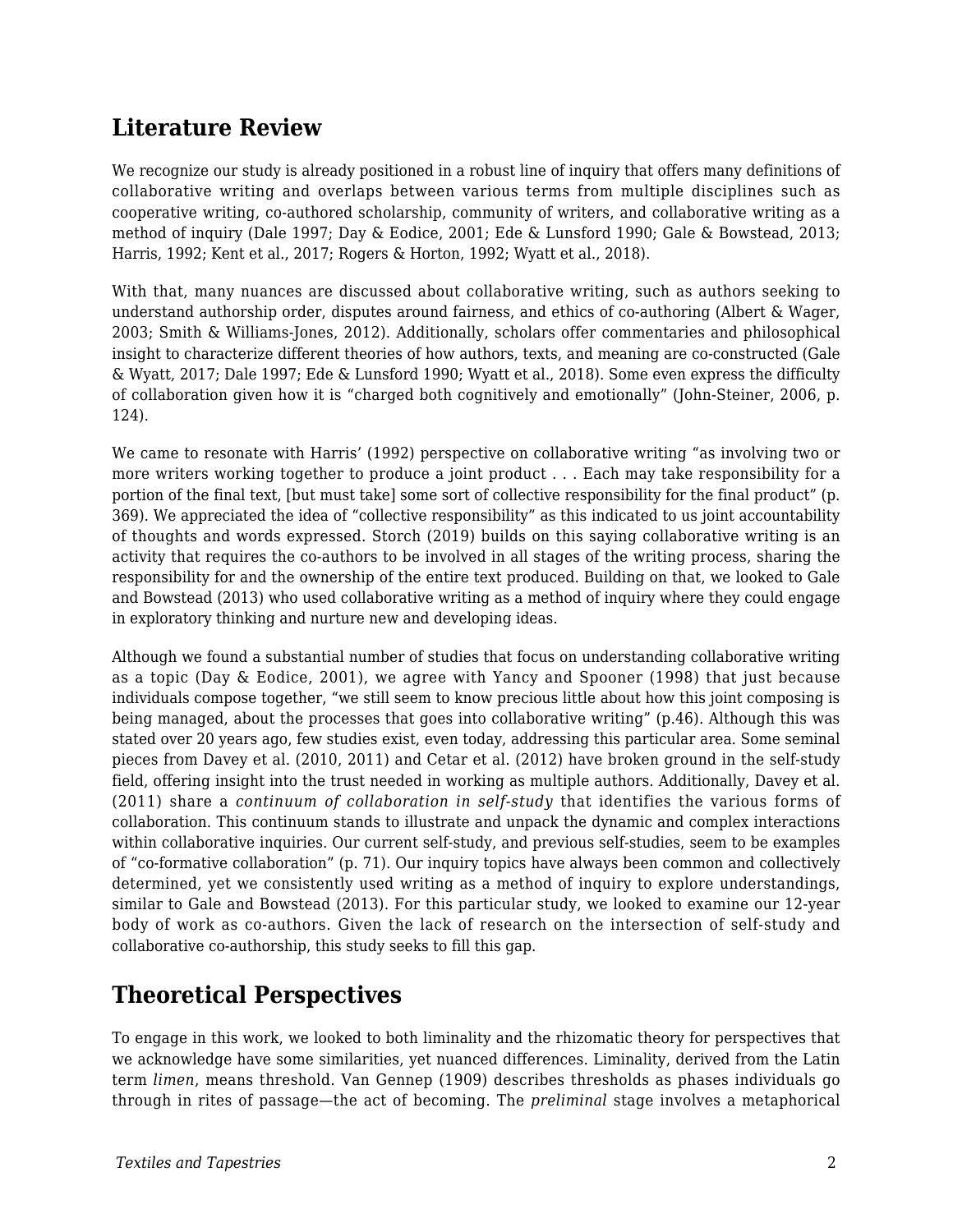"death", while the *liminal* stage implies an actual passing through the threshold. In the *postliminal* stage, a new identity is embraced.

With our understandings of liminality, we leaned into the work of Deleuze and Guattari (1987) with their notions of the rhizome as a thinking-tool that captures the multiplicities and interconnections that shape, and give meaning to, liminality and our collaborative writing engagements. To Turner (1969), liminal individuals, people in the transition phase, are "neither here nor there; they are betwixt and between the positions assigned and arrayed by law, custom, convention, and ceremonial" (pp. 94–95). That is, liminality suggests a fluid moving beyond, offering us a perspective by which to view our collaborative journey. Just as a rhizome has no beginning or end, and can be entered from many different points, all of which connect to each other, this metaphor helped us think in multiple ways about the ambiguity and complexity within the liminal process by which we became collaborative authors (Osberg, et al, 2008).

To that end, we drew on three rhizomatic concepts used by Ovens, et al. (2016)— *assemblage*, *becoming*, and *lines of flight*—to make sense of our own journey. Assemblages denote the layering of the relationally interconnected parts of reality, which increase the dimensions of multiplicity, and ultimately change the reality as these connections expand and develop. Becoming assemblages enter into relationships and highlight reality as multiplicity (Strom & Martin, 2013). *Becoming* is a process of creative transformation within the assemblage in which something qualitatively different emerges (Semetsky, 2008). Becoming recognizes the interconnectedness of our reality and the process of transformation for that reality. Finally, although mechanisms generally bind the functioning of assemblages to the status quo, "there is always something that flows or flees" (Deleuze & Guattari, 1987, p. 216), escaping from the norm. Lines of flight offer movement from one place to another—taking thinking in another direction that can be novel, or unconventional. "Rhizomes exist in a subterranean sense but [they] pop nodes up all over the place and those nodes can be seen to represent new ideas, new ways of thinking, new affects, new ethical sensitivities or whatever" (Gale & Bowstead, 2013, p. 3). Lines of flight embrace these deviations.

### **Methods**

To answer our research questions, we collected "biographical data" and used the 14 guidelines for autobiographical self-study (Bullough & Pinnegar, 2001, p. 16). In this, we served as critical friends (Schuck & Russell, 2005) to ensure trustworthiness, taking up the roles of close friend, insider, expert, fully involved, and productive from the *Critical Friend Definition Continuum* (Stolle, et al., 2019). For background, we met in 2002 during our doctoral studies, and have been formally collaborating since 2007 even though we moved to different universities. To answer our research questions (see introduction), our biographical data included: (a) written dialogue exchanges, (b) audio-recorded conversations, (c) and research artifacts (our body of collaborative publications). The first two data sources were collected over a three-month period of time. The written exchanges started as an opportunity to reflect and re-examine how we navigated the *we* and *self* in our collaborative writing over time.

Each written dialogue reflected our thinking and questioning, thus affording us a unique opportunity to generate newly collected data while discussing research artifacts, also referred to as "secondary sources of evidence" (AERA, 2006, p. 65). These secondary sources included our previously coauthored research publications and presentations (Frambaugh-Kritzer & Stolle, 2019, 2016, 2014, 2012, 2011, 2007; Stolle, et al., 2019, 2018; Stolle & Frambaugh-Kritzer, 2014, 2013) and became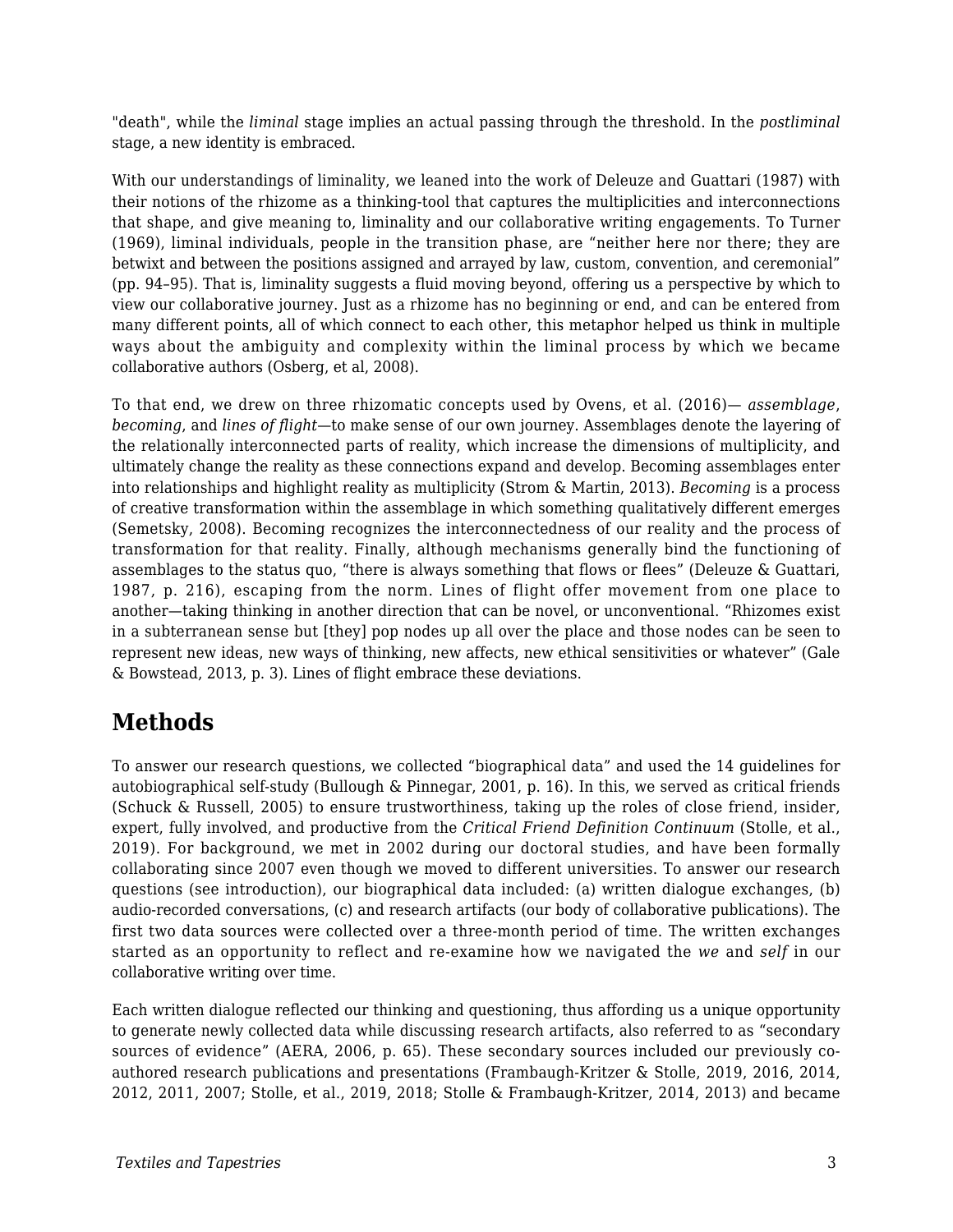the central focus of our written conversations, assisting us in making the familiar/commonplace strange/new again*.*

To analyze the data, we first took up "writing is a way of 'knowing'—a method of discovery and analysis" (Richardson, 2000, p. 923). We came to understand our previous research artifacts in new ways as we wrote and dialogued about them, situating them within the body of literature on collaborative writing. This method also allowed us to re-envision our former collaborations through multiple lenses as we pushed each other's thinking. For further rigor, we assigned codes to the data based on our theoretical frame: (1) *assemblage*, (2) *becoming*, and (3) *lines of flight* (Ovens et al., 2016). Next, we determined the relationships between the codes and the stories the data told, arriving with the following findings: (a) time connects, (b) I becomes we, and (c) we feeds into you.

To articulate our findings, and to honor the autobiographical goal of connecting readers to our themes, we diverged slightly from traditional formatting to represent our discursive and reflective thinking processes in a transparent manner (AERA, 2006). That is, we: (1) use italics for our datagenerating voices displayed through our written correspondences, and (2) write our data-analyzing voices according to the strict rules of the 7th Edition of the *Publication Manual of the American Psychological Association* (APA) (2019). As we share the raw data exemplars, we followed two particular guidelines from Bullough and Pinnegar (2001) for autobiographical self- study methods:

- *Edited conversations or correspondence must have coherence and structure that provide argumentation and convincing evidence and contain complication or tension.*
- *Correspondence should provide the reader with an inside look at participants' thinking and feeling.*

And, in responding to the data, we unfold each finding and situate it within the literature to address our research questions, with the goal of making our data transparent.

### **Outcomes**

#### *Time Connects*

**From: Charlotte; Sent: Aug. 22, 2019; To: Elizabeth.** *After our many years of writing together, it's hard to even remember who exactly brought many of the ideas to the table first. But in some cases, I can recall vividly. For example, in our recent 2019 publication, I recall you first discovered the notion of 'dual cognitive processes'. I fully recognized you as an individual doing the hard thinking about how this could relate to our paper. Once you did, together we massaged and made more meaning of this concept. And I eventually felt equal ownership…So I wonder when you re-read that paper, do you recognize your individual offerings? I recall offering the notion of 'symphonic thinking' to our 2014 publication….I see the need for some selfish moments, but in the end, the depth we both put into this was collective.*

*From: Elizabeth; Sent: Aug. 27, 2019; To: Charlotte. Although I can identify contributions I make, I don't believe that these identifications make our work any less collaborative. That is, as we socially construct knowledge, theory tells us we build on each other's ideas. So, where my idea may*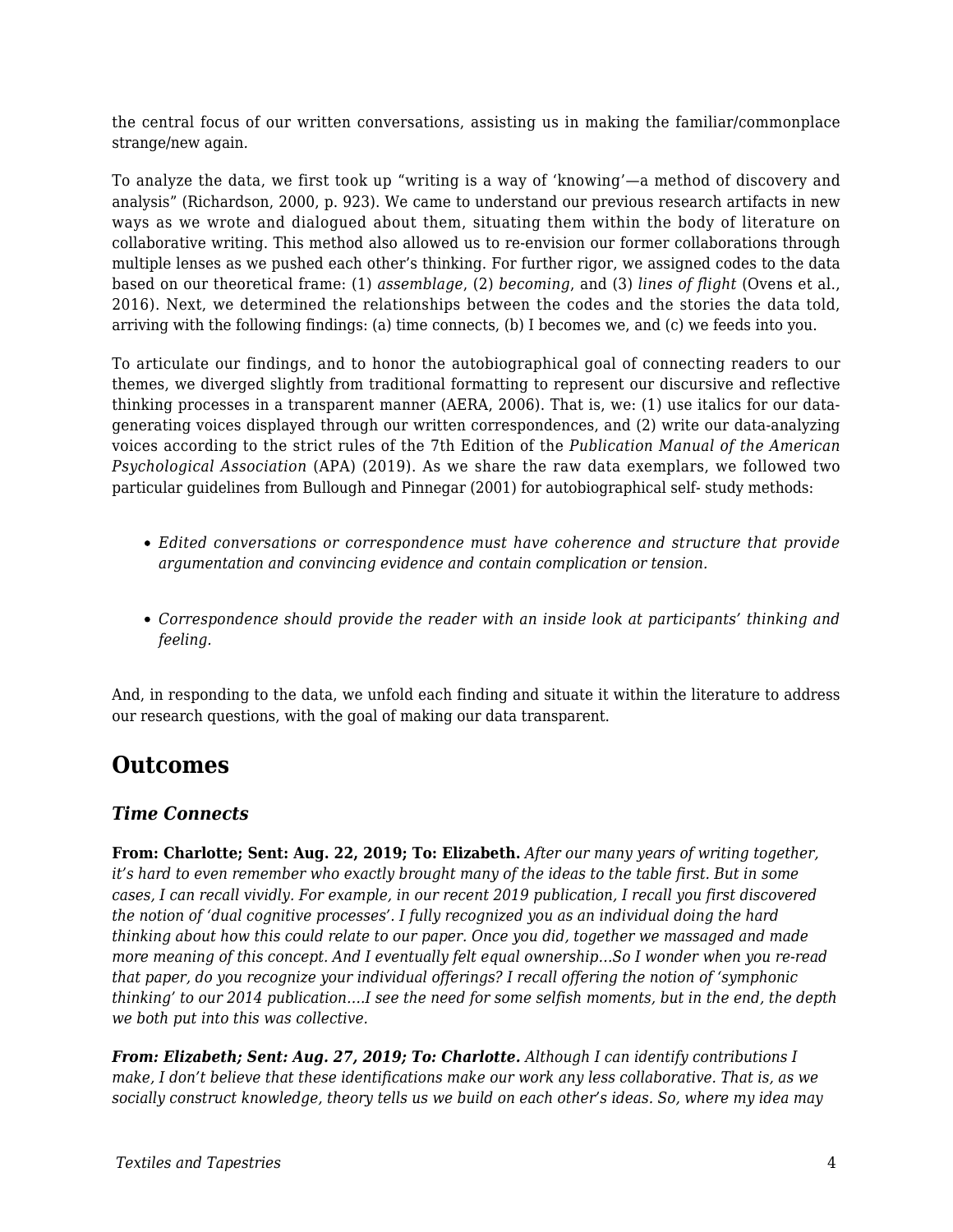*begin, we can't tell where it ends as we interact and reflect together. In bringing forth a concept, I wasn't an authority on the concept.*

*Rather, I simply suggested this could work, but only in collaboration with you did it start to make sense and mesh with our ideas . . . we needed each other, an assemblage with the entwining of our ideas, to make sense of the concept.*

Examining our written exchanges through the lens of rhizomatic theory helped us not only recognize ourselves as an *assemblage*, but also analyze how the amount of time and experience together bonded us and enhanced our interconnectedness. In the exemplar above, we recognized the individual contributions we made to conceptualize our work, but in time, moving from one study to the next, we eventually felt equal ownership of the shared concepts.

Thus, our collaborative voice has developed over our journey as researchers we offer options/ideas with which to play and explore, and together we massage these to establish new ways of knowing. As highlighted in the written exchange above, we resonated with an idea Olan and Edge (2018) articulated, "I am not a one, but a part of we. As we walk side-by-side, our arms extend and our hands meet, and, as if we had choreographed the moment—our fingers intertwine to embrace the essence of critical friendship" (p. 324). Their critical friendship is reminiscent of our collaborative writing partnership. We work together, side-by-side, extending out ideas, dreams, and possibilities that we then take up, explore, and embrace, thus becoming an intertwining of meanings and thought.

This metaphor of walking side-by-side and intertwining our ideas and biographies only works because of our shared history as co-researchers and our personal relationship with each other, meeting in our doctoral program and then continuing to work together despite immense geographical distances once we both settled into faculty positions that connected us over time. Ovens et al. (2016) identified the importance of shared biographies that require a continuing dialogical conversation. In analyzing the data, we identified how our shared history and friendship added to the quality of our research and highlighted us as an assemblage. Specifically, we noted particular phrases that marked reflection on this interconnectedness such as: *remember when, you know me,* and *didn't you say once.* For example, Charlotte was unpacking ideas around single authorship and multiple authors and wrote: "You know me, I don't watch or attend sports. I'm in a competitive world, but I fight it all the time, which is why I'm drawn to collaboration." However, we also see the ambiguity and complexity of this journey, as tension exists between ownership versus the offering of an idea. In these instances, we experience the in-between while moving through the stages of liminality. Thus, the start and ending of oneself is obscured as an assemblage starts to *become*.

#### *I* **Becomes** *We*

*From: Elizabeth; Sent: Aug. 15, 2019; To: Charlotte. In Wyatt et al. (2018), they connect liminality with collaborative writing. I used this concept of liminality with colleagues when talking about ourselves moving from classroom teacher to teacher educator. Liminality refers to when participants "stand at the threshold" between their previous way of structuring their identity, time, or community, and a new way—a coming into. So, in regards to our writing, I think we have moved beyond the "liminal stage" as writing collaborators because we no longer act as individual authors; instead, our identity is new and tied to each other. This idea of 'new identity' fascinates me because two authors, Gibson & Graham, collapsed their names into a composite authorial name and sometimes used a first-person "I" . . . they are known as J. K. Gibson-Graham. And, what is so sweet is that even after one of them passed away, the other continued writing with this pen name because*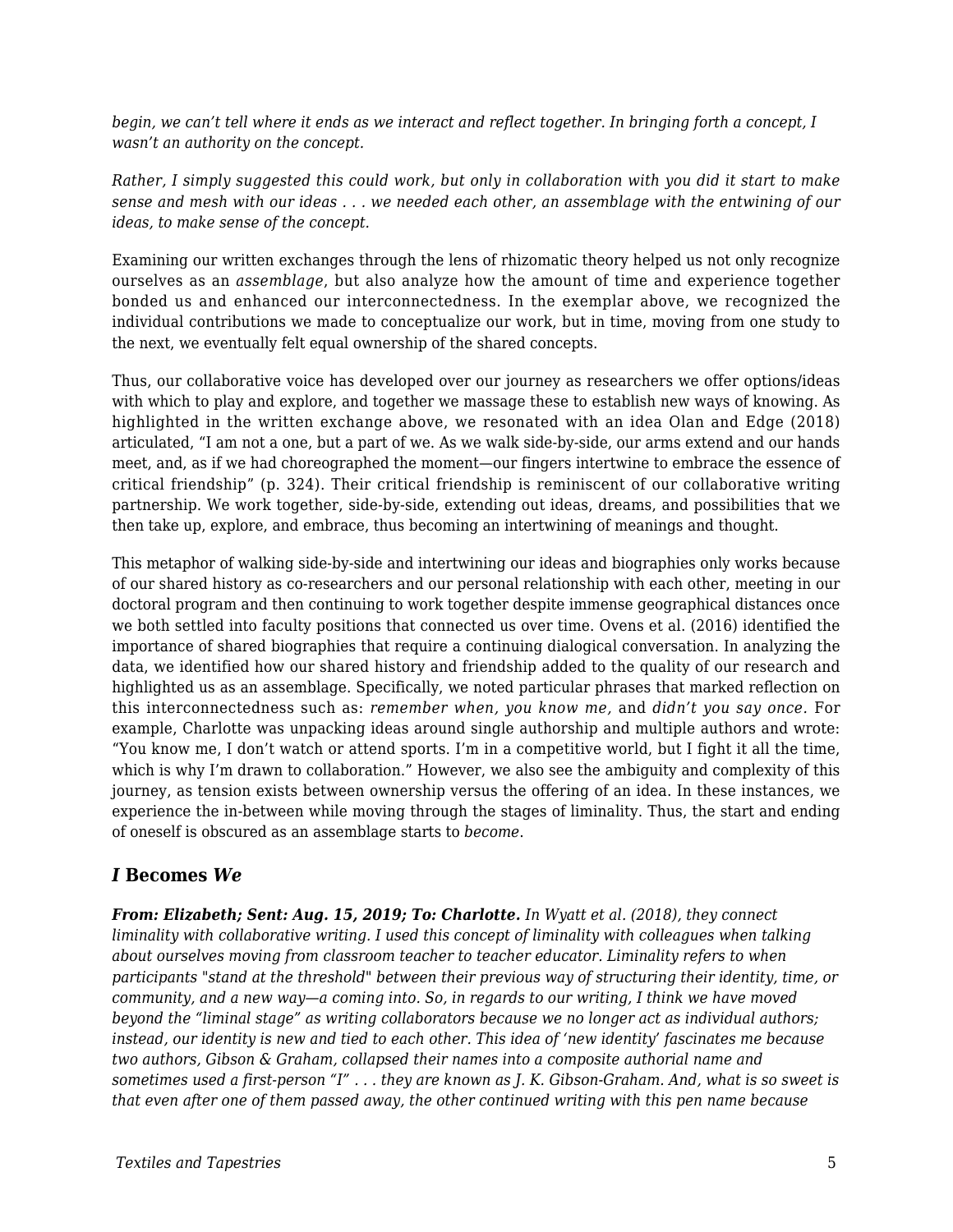*"many of the things I'm thinking and talking about still feel like a conversation with Julie".*

**From: Charlotte; Sent: Aug. 16, 2019; To: Elizabeth.** *That is sweet. I love that Gibson & Graham collapsed their names. I recall how badly I wanted us to do this in our 2014 publication for all the reasons Gibson-Graham makes the case. But, I retreated out of fear because I was pre-tenure. The institution wanted me to list individual percentages of contributions in my CV. Writing 50% and 50% just frustrates me because we both work 100%. That said, being in a culture of individualism creates fear and holds me back. Still, I agree, when you wrote "…we have passed through a liminal space where 'we' emerges." Now that Gibson & Graham paved the way, should we re-visit this idea? And I will add, we are post-tenure now.*

We highlighted these written exchanges to best exemplify the transformation that occurred within us as authors. In navigating the *we* and *self,* or our assemblage, in our writing over time, we see our own transformation. That is, as collaborative authors whose interconnectedness expanded and grew, we passed through a *preliminal* stage that left our individual selves behind. The *liminal* stage marked an in-between space of transformation from being individual authors to the becoming of something new. Within this multiplicity of self and we, we identify the *postliminal* stage where we began living with the new identity—no longer acting as individual authors. Instead, our identity is new, interconnected, and tied to each other.

As we looked back on our writing relationship, this idea of becoming, or the taking up of a new weidentity (Davey, et al., 2011), emerged within our original collaborations. That is, we explored the possibility of developing a penname in 2014 (e.g. Stolleframbaugh or Frambaughstolle). However, with one of us being untenured at the time, we were unsure how that would situate us within the field. Yet, when we learned two renowned researchers, Julie Graham and Katherine Gibson collapsed their names into a composite authorial name to become J.K. Gibson-Graham, we can see their relationship passing through the liminal space (e.g. using first-person "I"). We too see in our data that we no longer exist in our writing as individuals, but rather we write in a space where "we" resides. Yet, even though "I became we" for us, we remain conflicted to collapse our names given the institutional barriers we still face.

We recognize tensions have existed throughout our journey, yet mostly spurred by institutional traditions of authorship and productivity. We have navigated these tensions along the way, such as taking turns in first authorship. We have also based our decisions on funding requirements (i.e., funds for travel only granted to first author) or tenure/promotion expectations (i.e., explanation of contributions if not first author). Based on these tensions, we often felt limited to exercise lines of flight.

#### *We* **Feeds into** *You*

*From: Charlotte; Sent: Sept. 22, 2019; To: Elizabeth. Self-study methods require us to better understand our teaching practice or other complex issues facing teacher educators. In our case, one of self-study's hallmarks is collaboration. Munby and Russell (1994) provided a theoretical frame that they referred to as 'authority of position' and the 'authority of experience'. I now realize when it comes to collaborative writing, we have a lot 'authority of experience' given our body of collaborative work. Yet, now that we are digging into the literature, I realize I have no 'authority of position' as I read the trailblazers like Wyatt & Gale, Gibson-Graham, etc …Like you, I'm trying to wrap my mind around Deleuze and nomadic ideas and I feel challenged…because I'm not an authority.*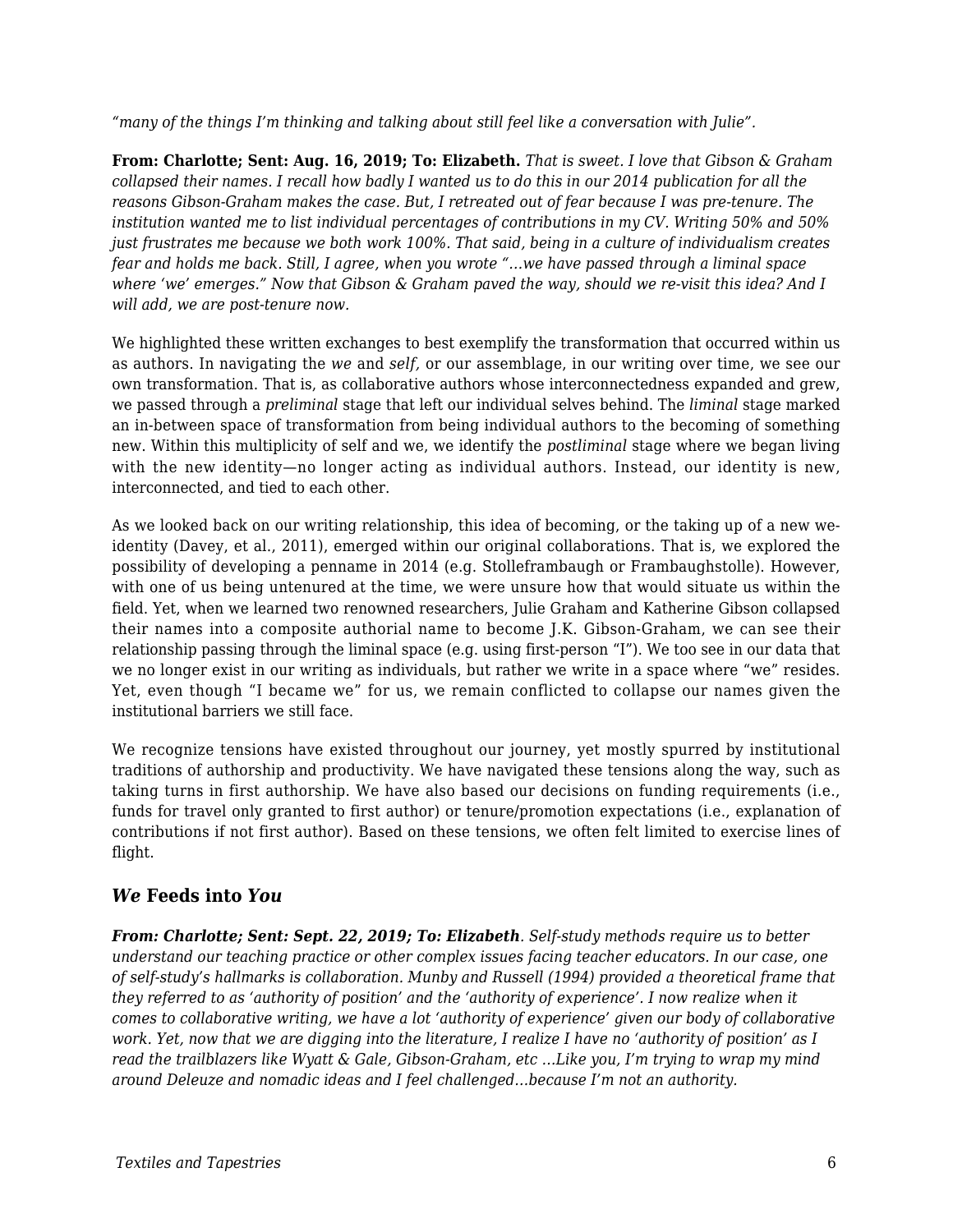*From: Elizabeth; Sent: Sept. 24, 2019; To: Charlotte. I 100% agree that we have no position of authority on collaborative writing, as we are new in the literature, not publishing in this field. But, we do hold a position of authority on critical friendship, which is a form of collaboration . . . Still, we do hold 'authority of experience' from our years of work.*

*As I look back on our writings, I see us always writing as 'we'. The only time we ever diverge from 'we' is if we explain a nuance or specific context unique to one of us or to identify where a particular data point originated. That is, we teach in unique contexts (and reviewers have asked us to describe these contexts in some of our publications), yet we often see our contexts as similar because of who we are and the theories by which we teach.*

These excerpts, as well as the other data exemplars, continue to highlight the tensions we grappled with in regards to authority and academic publishing expectations. Our philosophical discussions in this interactive inquiry helped us develop a more complex understanding of collaborative writing, not only for ourselves, but also for the field. And, this complex understanding included a deeper look at what happens within a collaborative relationship in the self-study context, while also offering lines of flight that might move us as individuals, and as a field, to new ways of thinking about academic writing and collaboration.

Lines of flight describe those variations from the status quo that break through the cracks in a system of control and form unpredictable offshoots (Deleuze & Guattari, 1987). One offshoot we identified through the examination of our work was our new appreciation of how Davey, et al.'s (2011) "weidentity" (p. 198) can grow, build, and legitimize our field. That is, we understand academic expectations often stifle, or discourage collaboration, valuing single authorship. However, we now recognize the multiplicity of our realities, as we are all assemblages together, becoming new transformations that offer opportunities for divergence and novelty. Our new understandings offer freedom to embrace our 'authority of experience' (Munby & Russell, 1994) and make bold claims that can impact ourselves and our field.

Additionally, our raw data showed we often mentioned Fleck's (1935/1979) notions of Thought Collective—discovery of new epistemological cognition should be situated within the greater environment of knowledge. That is, knowledge creation is a social practice dependent on a shared framework. By situating our individual discoveries about collaborative writing within the community of interacting researchers, we met the purposes of self-study—to grow the individual while growing the field. However, more importantly, we felt confident in our own thinking, as we tangibly saw how it fit within the collective, thus empowering us to engage in lines of flight.

## **Implications**

This autobiographical self-study grew our understandings of collective writing in new ways. Using liminality and rhizomatic perspectives to uncover new themes and insights for the field, we recognized it was the gift of time within our assemblage and becoming that afforded us this unique perspective. Based on our findings and growth, we offer two implications for teacher education.

First, this interactive inquiry into ourselves as collaborative writers afforded us opportunities to uncover that we indeed went through a metaphorical "death" within our partnership (preliminal stage), no longer acting as individual authors. And as we passed through the threshold of the *liminal* stage, marking the boundary between individual and collaborative authors, we now embrace the *postliminal* stage—our new identity. Thus, we now identify that our use of "we-study" (the impetus to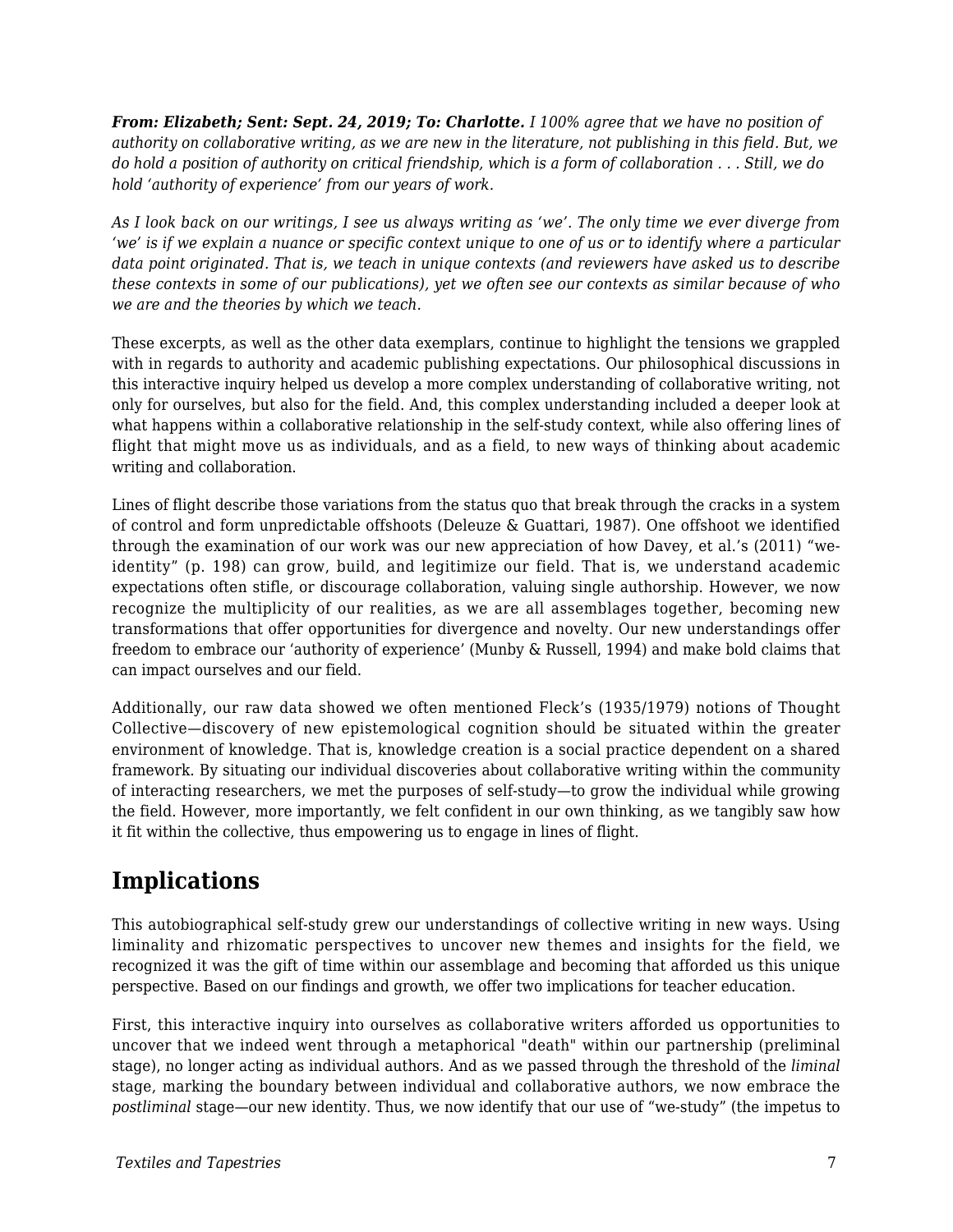this study) was appropriate, and we feel more confident in offering this term to the literature, perhaps as a line of flight. Due to this finding, we can now better articulate our collaboration and feel empowered to report our co-authored work without percentages or fear of being second author—allowing us to pursue a line of flight from the university neoliberal procedures. However, we recognize not all collaborative self-studies will be "we-studies" as each should be negotiated by the individuals/assemblages involved. Not everyone will agree with the "we-study" term. Even still, we desire to hear other co-authors tell their "we-story".

Second, being the critical friends we are, we asked each other some tough questions during data collection surrounding notions of individualism and collectivism. We dug in, inviting tension. But the longevity of our collaborative relationship afforded us the context in which to do this digging, and ultimately to expand our knowledge of collaborative writing in new ways. Again, if it was not for the blind reviewer's question we introduced in the introduction, we would not have started this new inquiry. We exercised a line of flight to disregard the blind reviewer's comment, which brought about an explicit awareness and acceptance of what it actually took to grow over time as co-authors—to become the *we*. We honor these notions in our work and suggest other collaborative scholars consider how they can invite discomfort and struggle with complex ideas to both grow themselves as a 'we-study' in the field.

### **References**

Albert, T., & Wager, E. (2003). How to handle authorship disputes: A quide for new researchers. [The](http://publicationethics.org/files/u2/2003pdf12.pdf) [COPE Report. https://edtechbooks.org/-CtHJ.pdf.](http://publicationethics.org/files/u2/2003pdf12.pdf)

American Educational Research Association. (2006). Standards for reporting on empirical social science research in AERA publications. *Educational Researcher*, *35*(6), 33-40.

American Psychological Association. (2019). *Publication manual of the American Psychological Association* (7th ed.).

Bullough, R. V., Jr., & Pinnegar, S. (2001). Guidelines for quality in autobiographical forms of selfstudy research. *Educational Researcher, 30*(3), 13-21.

Cetar, M. L, Van Den Bos, P., Geursen, J., Hoekstra, W., Korthagen, F., Meindersma, Y., Zwart, R. Morshuis, J., Rentrop, J., & Ruit, P. (2012). Learning about research: Acting as a researcher- experiences from our self-study community. In L. B. Erickson, J. R. Young & S. Pinnegar (Eds.), Extending Inquiry Communities: Illuminating Teacher Education through Self-Study. Proceedings of the Ninth International Conference on the Self-Study of Teacher Education Practices (pp. 187-190). [Herstmonceux Castle, UK]. Brigham Young University.

Davey, R., Gilmore, F. Haines, G., McGrath, A., Morrow, D., Robinson, R., & Ham, V. (2010). Professional learning through collective self-study: Sharing tales from the field. In L. B. Erickson, J. R. Young & S. Pinnegar (Eds.), *Navigating the public and private: Negotiating the diverse landscape of teacher education*. Proceedings of the Eighth International Conference on the Self-Study of Teacher Education Practices (pp. 69-72). [Herstmonceux Castle, UK]. Brigham Young University.

Davey, R., Ha, V., Haines, G., McGrath, A., Morrow, D., & Robinson, R., (2011). Privatization, illumination, and validation in identity-making within a teacher educator research collective. *Studying Teacher Education, 7*(2), 187-199.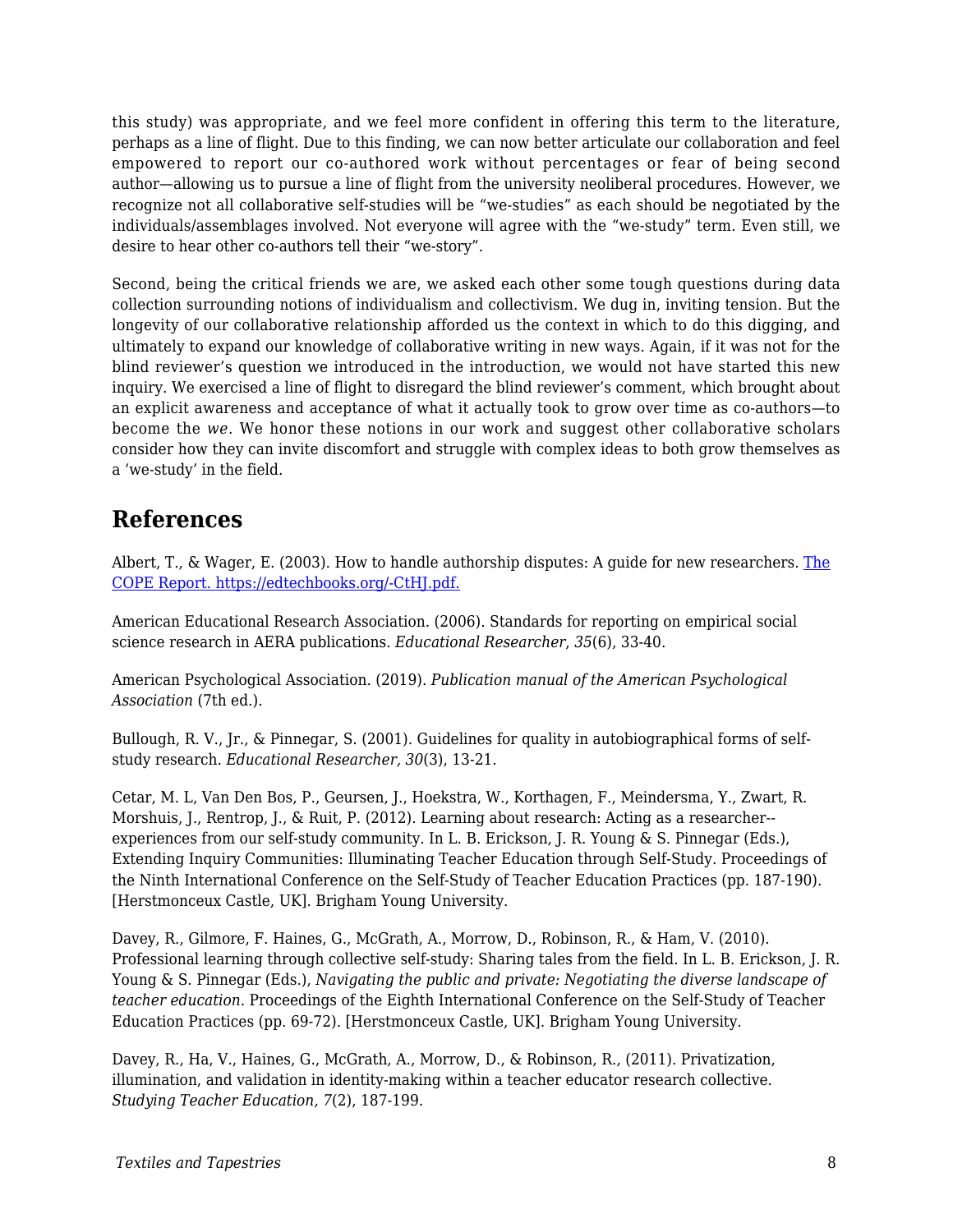Dale, H. (1997). *Co-authoring in the classroom: Creating an environment for effective collaboration.* National Council of Teachers of English.

Day, K., & Eodice, M. (2001). *(FIRST PERSON)² A Study of Co-authoring in the Academy.* Utah State University Press.

Deleuze, G., & Guattari, F. (1987). *A thousand plateaus: Capitalism and schizophrenia*. University of Minnesota Press.

Ede, L. & Lunsford, A. (1990). Singular texts/plural authors: Perspectives on collaborative writing. Southern Illinois University Press.

Frambaugh-Kritzer, C., & Stolle, E. P. (2007, November). *Mapping the new literacies: Preparing preservice teachers for the 21*st *Century.* Poster presentation at the 97th annual meeting of the National Council of Teachers of English, New York City, NY.

Frambaugh-Kritzer, C., & Stolle, E.P. (2011). (Re)Conceptualizing content area literacy: Encouraging pre-service and in-service teachers to explore interdisciplinary instruction. In P.J. Dunston et al. (Eds.),60th yearbook of the Literacy Research Association(pp. 144- 155). Literacy Research Association.

Frambaugh-Kritzer, C., & Stolle, E. P. (2012, November). *New Literacies: Been there, Done that, Now what? Two teacher educators reflect on their seven years working with new literacies.* Virtual roundtable presentation at the 62nd annual meeting of the Literacy Research Association, San Diego, CA.

Frambaugh-Kritzer, C., & Stolle, E. P. (2014). Our present journey with new literacies: Drawing on the past to impact the future*.* In D. Garbett & A. Ovens (Eds.), *Changing practices for changing times: Past, present and future possibilities for self-study research*. Proceedings of the Tenth International Conference on the Self Study of Teacher Education Practices (pp. 101-103). [Herstmonceux Castle, UK]. University of Auckland, New Zealand.

Frambaugh-Kritzer, C. & Stolle, E.P. (2016). Enacting self-study methods to explore critical engagement in synchronized online learning spaces. In D. Garbett & A. Ovens (Eds.), *Enacting selfstudy as methodology for professional inquiry* (pp. 441-447). Self-Study of Teacher Education Practices (S-STEP).

Frambaugh-Kritzer, C., & Stolle, E. P. (2019). Seeking pedagogical equilibrium while teaching synchronous online classes: A collaborative self-study. *Action in Teacher Education, 41*(4), 307-324, DOI: 10.1080/01626620.2019.1635922.

Fleck, L. (1979). *Genesis and development of scientific fact*. (F. Bradley & T. J. Trenn, Trans.). The University of Chicago Press. (Original work published 1935).

Gale, K. & Bowstead, H. (2013). Deleuze and collaborative writing as method of inquiry. Journal of Learning Development in Higher Education,(6), 1-15.

Gale, K., & Wyatt, J. (2017). Working at the wonder: Collaborative writing as method of inquiry. *Qualitative Inquiry, 23*(5), 355–364.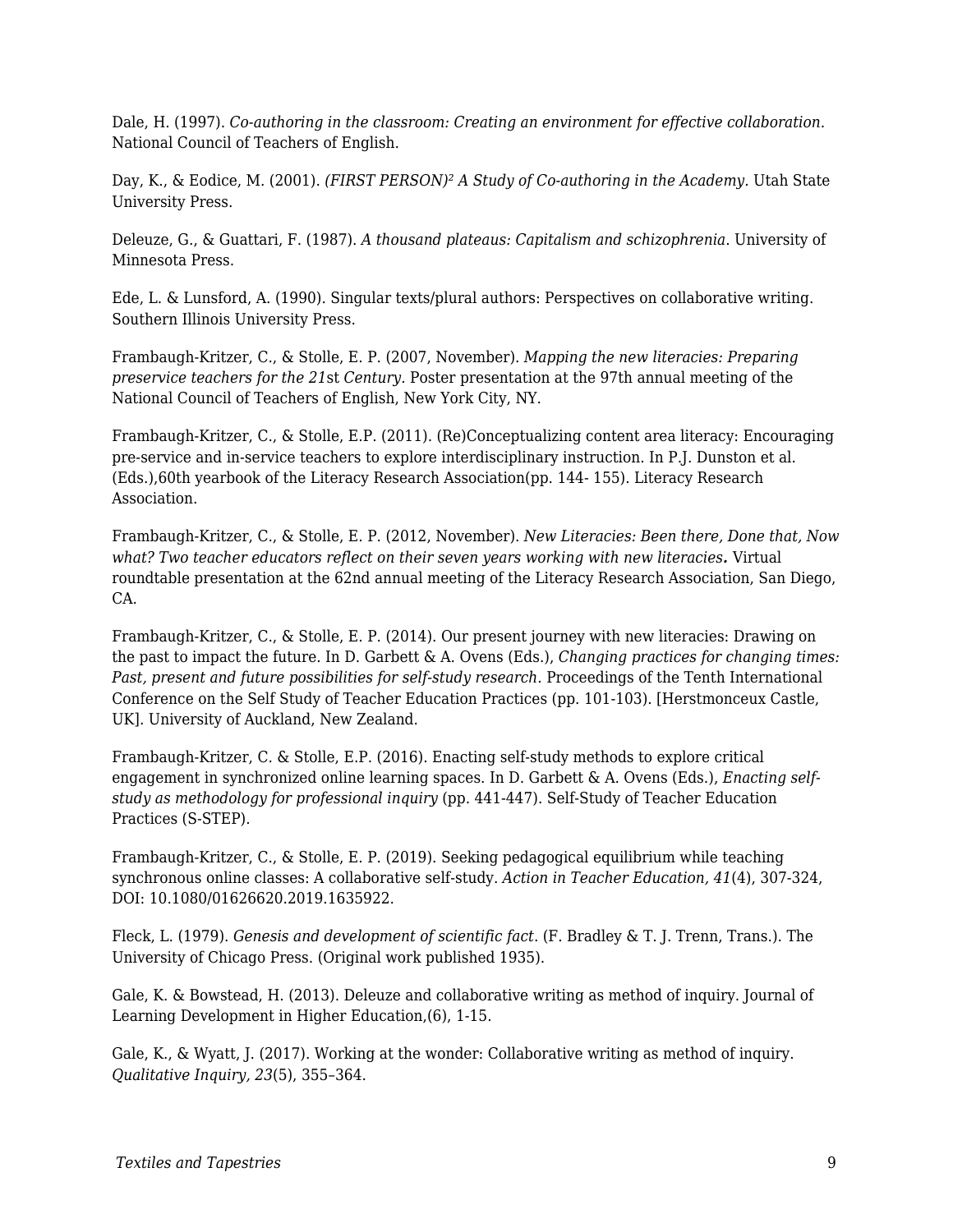Harris, M. (1992). Collaboration is not collaboration is not collaboration: Writing center tutorials vs. peer response groups. *College Composition and Communication 43*(1), 369–83.

John-Steiner, V. (2006). *Creative collaboration*. Oxford University Press.

Kent, A., Berry, D. M., Budds, K., Skipper, Y. & Williams, H. L. (2017) Promoting writing amongst peers: establishing a community of writing practice for early career academics, Higher Education Research & Development, *36*(6), 1194-1207, 10.1080/07294360.2017.1300141

Munby, H., & Russell, T. (1994). The authority of experience in learning to teach: Messages from a physics methods class. *Journal of Teacher Education, 45*(2), 86–95.

Olan, E., & Edge, C. (2018). Critical friends as co-authors: Pushing boundaries and crossing borders together*.* In D. Garbett & A. Ovens (Eds.), *Pushing boundaries and crossing borders: Self-study as a means for knowing pedagogy* (pp. 319-325), S-STEP.

Osberg, D., Biesta, G., & Cilliers, P. (2008). From representation to emergence: Complexity's challenge to the epistemology of schooling. *Educational Philosophy & Theory*, *40*(1), 213-227.

Ovens, A., Strom, K., Garbett, D. (2016). A rhizomatic reading of becoming-teacher educator. In D. Garbett & A. Ovens (Eds.), *Enacting self-study as methodology for professional inquiry* (pp. 181-187). Self-Study of Teacher Education Practices (S-STEP).

Richardson, L. (2000). Writing: A method of inquiry. In N.K. Denzin & Y.S. Lincoln (Eds.) *Handbook of Qualitative Research* (2nd ed., pp. 923-948). Sage.

Rogers, P. S., & Horton, M. S. (1992). Exploring the value of face-to- face collaborative writing. Forman.

Schuck, S., & Russell, T. (2005). Self-study, critical friendship, and the complexities of teacher education. *Studying Teacher Education: A Journal of Self-Study of Teacher Education Practices, 1*(2), 107-121.

Semetsky, I. (2008). *Deleuze, education, and becoming*. Sense Publishers.

Strom, K. J., & Martin, A. D. (2013). Putting philosophy to work in the classroom: Using rhizomaticss to deterritorialize neoliberal thought and practice. *Studying Teacher Education*, *9*(3), 219-235.

Smith, E. & Williams-Jones, B. (2012). Authorship and responsibility in health sciences research: A review of procedures for fairly allocating authorship in multi-author studies. *Sci Eng Ethics*,18(1), 199–212. 10.1007/s11948-011-9263-5

Stolle, E. P., & Frambaugh-Kritzer, C. (2013, May). *A desire to improve: A collaborative self- study journey to reconceptualize literacy curriculum within secondary education.* Poster presentation at the Self-Study of Teacher Education Practices SIG at the 2013 annual meeting of the American Educational Research Association, San Francisco, CA.

Stolle, E. P., & Frambaugh-Kritzer, C. (2014). Putting professionalism back into teaching: Secondary preservice and in-service teachers engaging in interdisciplinary unit planning. *Action in Teacher Education, 36*(1), 61–75.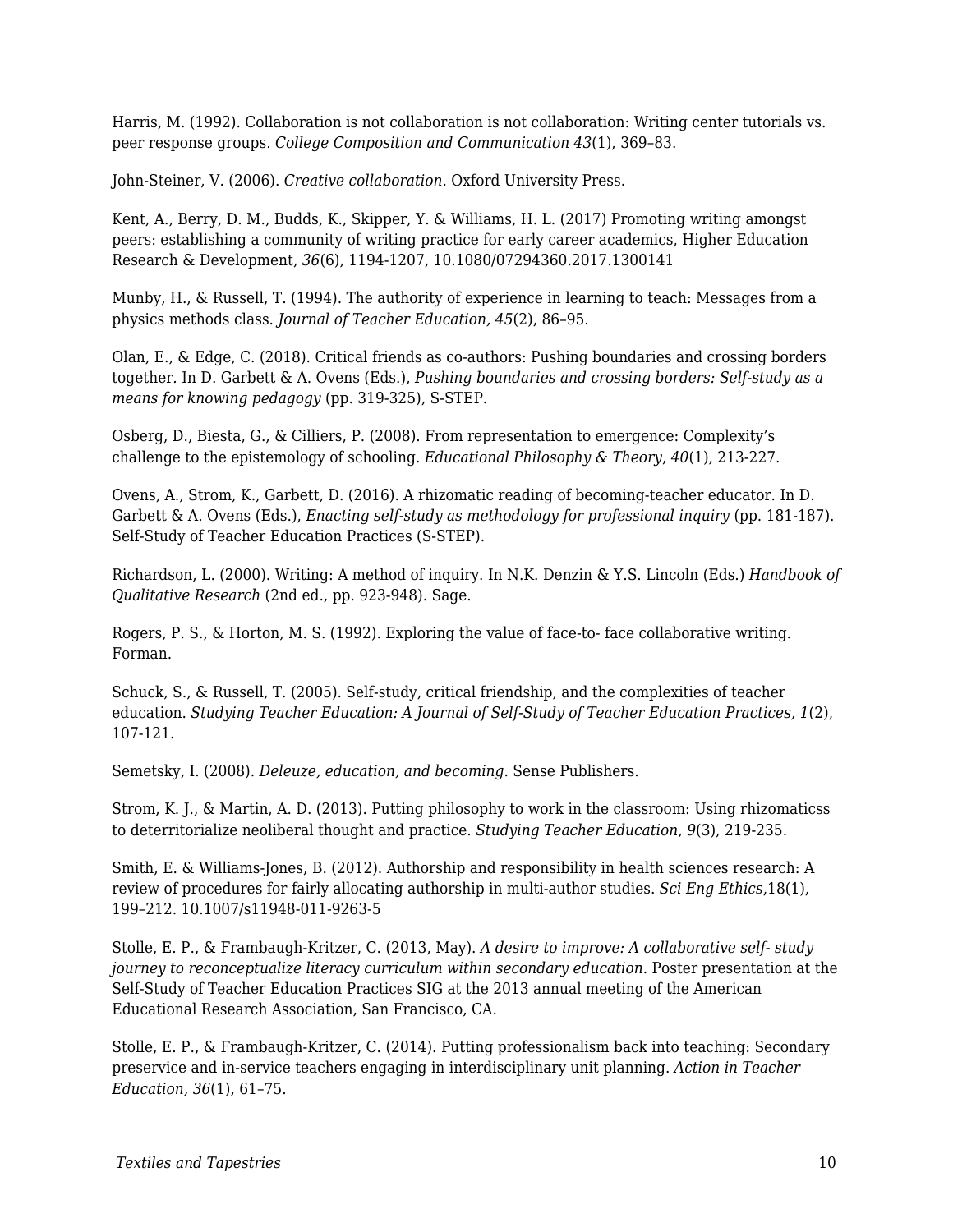Stolle, E. P., Frambaugh-Kritzer, C., Freese, A. R., Persson, A. (2018). What makes a critical friend?: Our journey in understanding this complicated term. In D. Garbett & A. Ovens (Eds.), *Pushing boundaries and crossing borders: Self-study as a means for knowing pedagogy* (pp. 99-105), Herstmonceux, UK: S-STEP.

Stolle, E. P., Frambaugh-Kritzer, C., Freese, A., & Persson, A. (2019). Investigating critical friendship: Peeling back the layers. *Studying Teacher Education, 15*(1), 19-30.

Storch, N. (2019). Collaborative writing. *Language Teaching, 52*(1), 40-59. 10.1017/S0261444818000320

Turner, V. (1969). *The ritual process: Structure and anti-structure*. Aldine DeGruyter.

Van Gennep, A. (2010 [1909]). *The rites of passage*. Routledge.

Wyatt, J., Gale, K., Gannon, S., & Davies, B. (2018). Creating a space in between collaborative inquiries. In N. K. Denzin & Y. S. Lincoln (Eds.), *The Sage Handbook of Qualitative Research* (pp. 738-756). Sage.

Yancey, K. B., & Spooner, M. (1998). A single good mind: Collaboration, cooperation and the writing self. *College Composition and Communication, 49*(1), 45-62.



Frambaugh-Kritzer, C. & Stolle, E. P. (2020). Using Autobiographical Self-Study Methods to Expand New Ways of Knowing Collaborative Writing. In C. Edge, A. Cameron-Standerford, & B. Bergh (Eds.), *Textiles and Tapestries*. EdTech Books. Retrieved from https://edtechbooks.org/textiles\_tapestries\_self\_study/chapter\_102